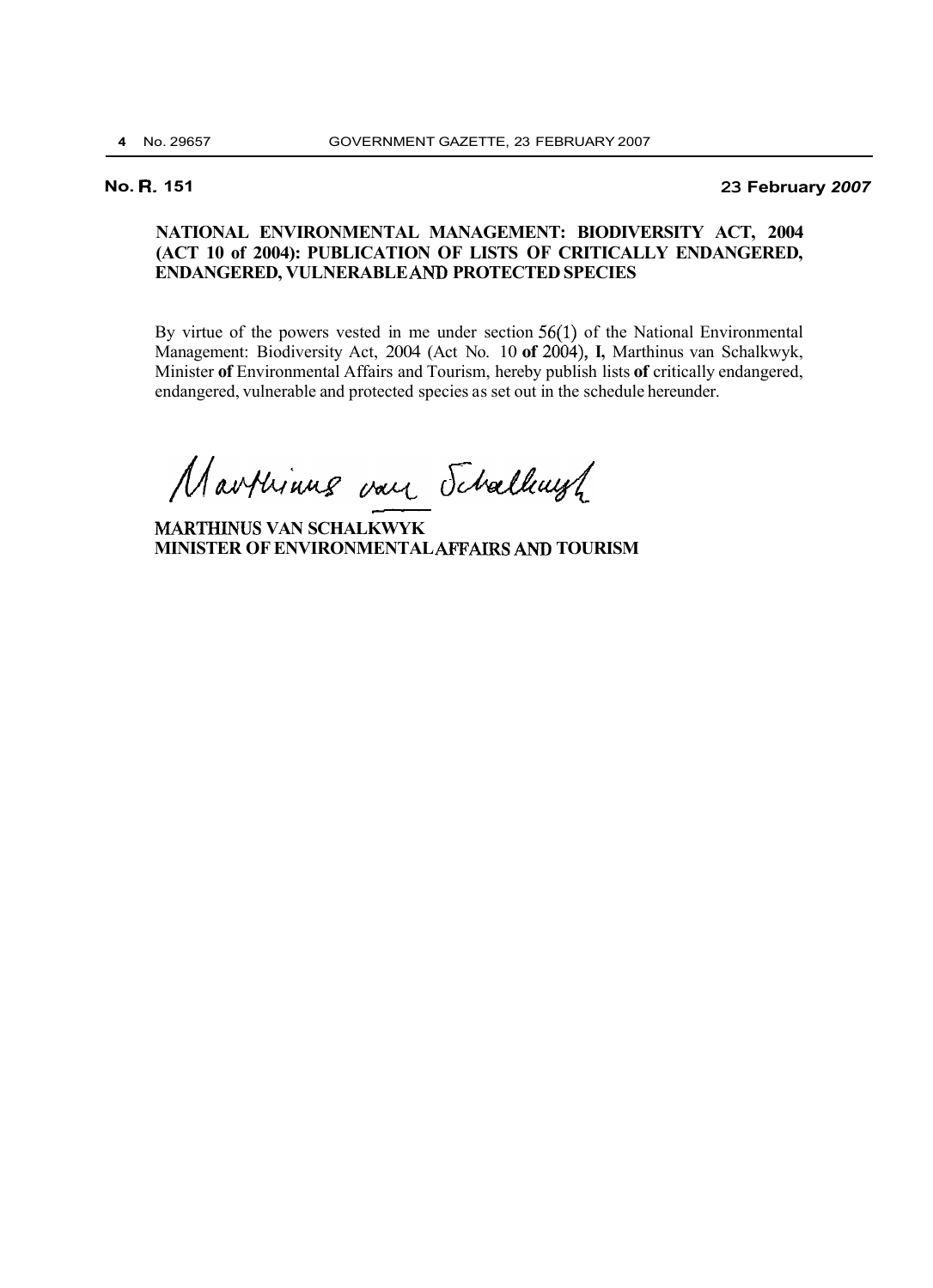## **SCHEDULE**

| <b>Scientific Name</b>                                          | <b>Common Name</b>       |
|-----------------------------------------------------------------|--------------------------|
| <b>PISCES</b>                                                   |                          |
| Labeo seeberi                                                   | Clanwilliam Sandfish     |
|                                                                 |                          |
| REPTILIA<br>Caretta caretta                                     | Loggerhead Sea Turtle    |
| Dermochelys coriacea                                            | Leatherback Sea Turtle   |
| Eretmochelys imbricate                                          | Hawksbill Sea Turtle     |
|                                                                 |                          |
| <b>AVES</b><br><b>Grus carunculatus</b><br><b>Wattled Crane</b> |                          |
| Hirundo atrocaerulea                                            | <b>Blue Swallow</b>      |
|                                                                 |                          |
| Neophron percnopterus                                           | <b>Egyptian Vulture</b>  |
| Poicephalus robustus                                            | Cape Parrot              |
| <b>MAMMALIA</b>                                                 |                          |
| <b>Bunolagus monticularis</b>                                   | Riverine Rabbit          |
| Chrysospalaxvillosus                                            | Rough-haired Golden Mole |
| <b>FLORA</b>                                                    |                          |
| Adenium swazicum                                                | Swaziland Impala Lily    |
| Aloe pillansii                                                  | <b>False Quiver Tree</b> |
| Diaphananthe millarii                                           | Tree Orchid              |
| Dioscorea ebutsiniorum                                          | Wild Yam                 |
| Encephalartos aemulans                                          | Ngotshe Cycad            |
| <b>Encephalartos brevifoliolatus</b>                            | <b>Escarpment Cycad</b>  |
| <b>Encephalartos cerinus</b>                                    | Waxen Cycad              |
| <b>Encephalartos dolomiticus</b>                                | Wolkberg Cycad           |
| Encephalartos heenanii                                          | <b>Woolly Cycad</b>      |
| <b>Encephalartos hirsutus</b>                                   | Venda Cycad              |
| <b>Encephalartos inopinus</b>                                   | Lydenburg Cycad          |
| <b>Encephalartos latifrons</b>                                  | Albany Cycad             |
| Encephalartos middelburgensis                                   | Middelburg Cycad         |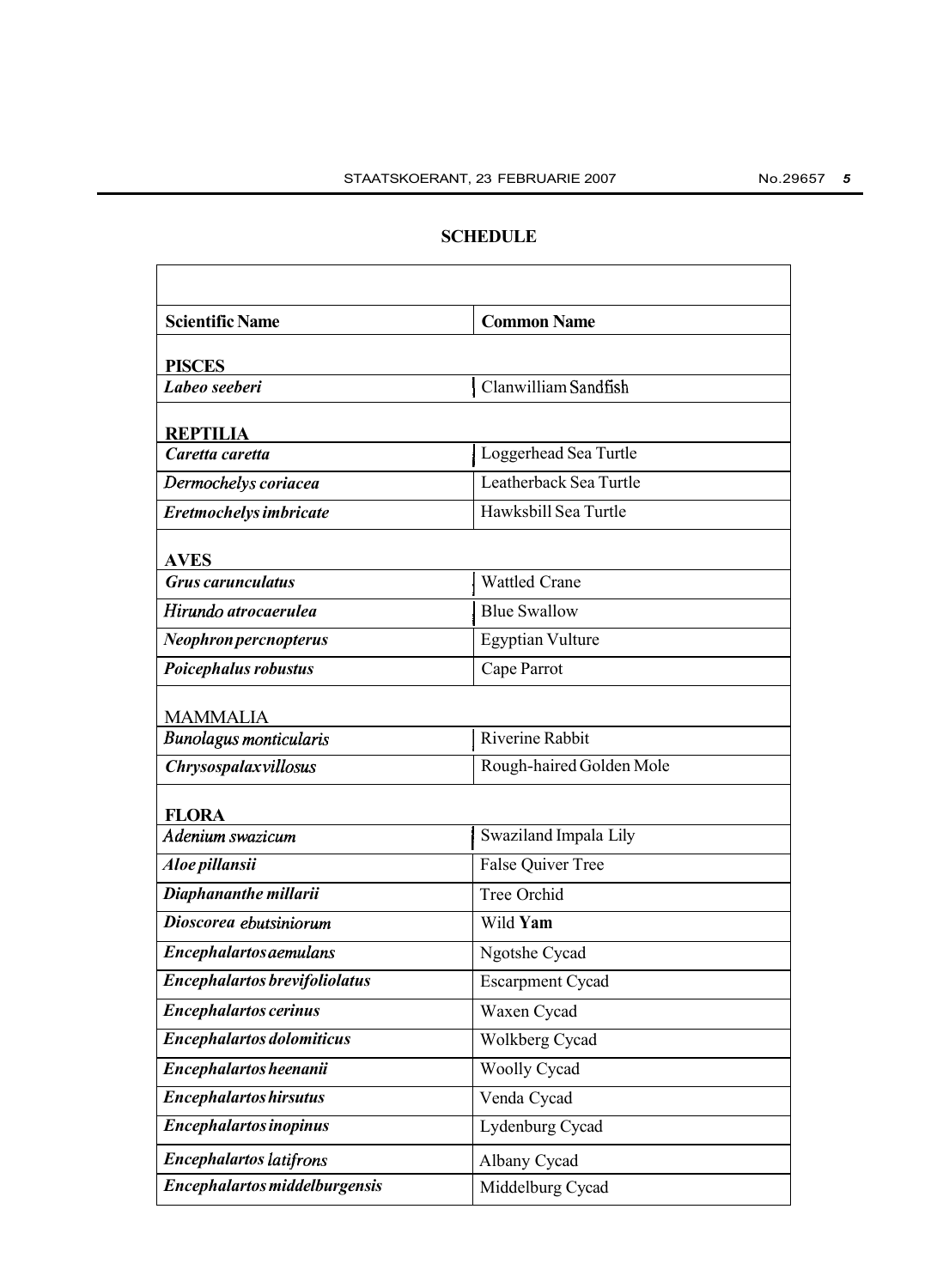| $\vert$ Encephalartos nubimontanus | <b>Blue Cycad</b> |
|------------------------------------|-------------------|
| <i>Encephalartos woodii</i>        | Wood's Cycad      |

| CATEGORY: Endangered Species - Indigenous species facing a high risk of                             |                         |
|-----------------------------------------------------------------------------------------------------|-------------------------|
| extinction in the wild in the near future, although they are not a critically endangered<br>species |                         |
| <b>Scientific Name</b>                                                                              | <b>Common Name</b>      |
|                                                                                                     |                         |
| <b>INVERTEBRATA</b><br>$\textit{Colophon}$ spp $-$ All species                                      |                         |
|                                                                                                     | <b>Stag Beetles</b>     |
| <b>PISCES</b>                                                                                       |                         |
| <b>Barbus</b> andrewi                                                                               | Whitefish               |
| <b>Barbus serra</b>                                                                                 | Sawfin                  |
| Pristis microdon                                                                                    | Largetooth Sawfish      |
|                                                                                                     |                         |
| <b>REPTILIA</b><br>Chelonia mydas                                                                   | <b>Green Turtle</b>     |
| Cordylus giganteus                                                                                  | Giant Girdled Lizard    |
| Lepidochelys olivacea                                                                               | Olive Ridley Turtle     |
| Psammobates geometricus                                                                             | Geometric Tortoise      |
|                                                                                                     |                         |
|                                                                                                     |                         |
| <b>Anthropoidesparadiseus</b>                                                                       | <b>Blue Crane</b>       |
| <b>Balearica regulorum</b>                                                                          | Grey Crowned Crane      |
| Ephippiorhynchus senegalensis                                                                       | Saddle-billed Stork     |
| Gypaetus barbatus                                                                                   | <b>Bearded Vulture</b>  |
| <b>Gyps africanus</b>                                                                               | White-backed Vulture    |
| <b>Gyps coprotheres</b>                                                                             | Cape Vulture            |
| Necrosyrtes monachus                                                                                | <b>Hooded Vulture</b>   |
| Pelecanus rufescens                                                                                 | Pink-backed Pelican     |
| Scotopelia peli                                                                                     | Pel's Fishing Owl       |
| <b>Torgos tracheliotus</b>                                                                          | Lappet-faced Vulture    |
|                                                                                                     |                         |
| Amblysomus robustus                                                                                 | Robust Golden Mole      |
| Damaliscus lunatus                                                                                  | Tsessebe                |
| Diceros bicornis                                                                                    | <b>Black Rhinoceros</b> |
| Equus zebra                                                                                         | Mountain Zebra          |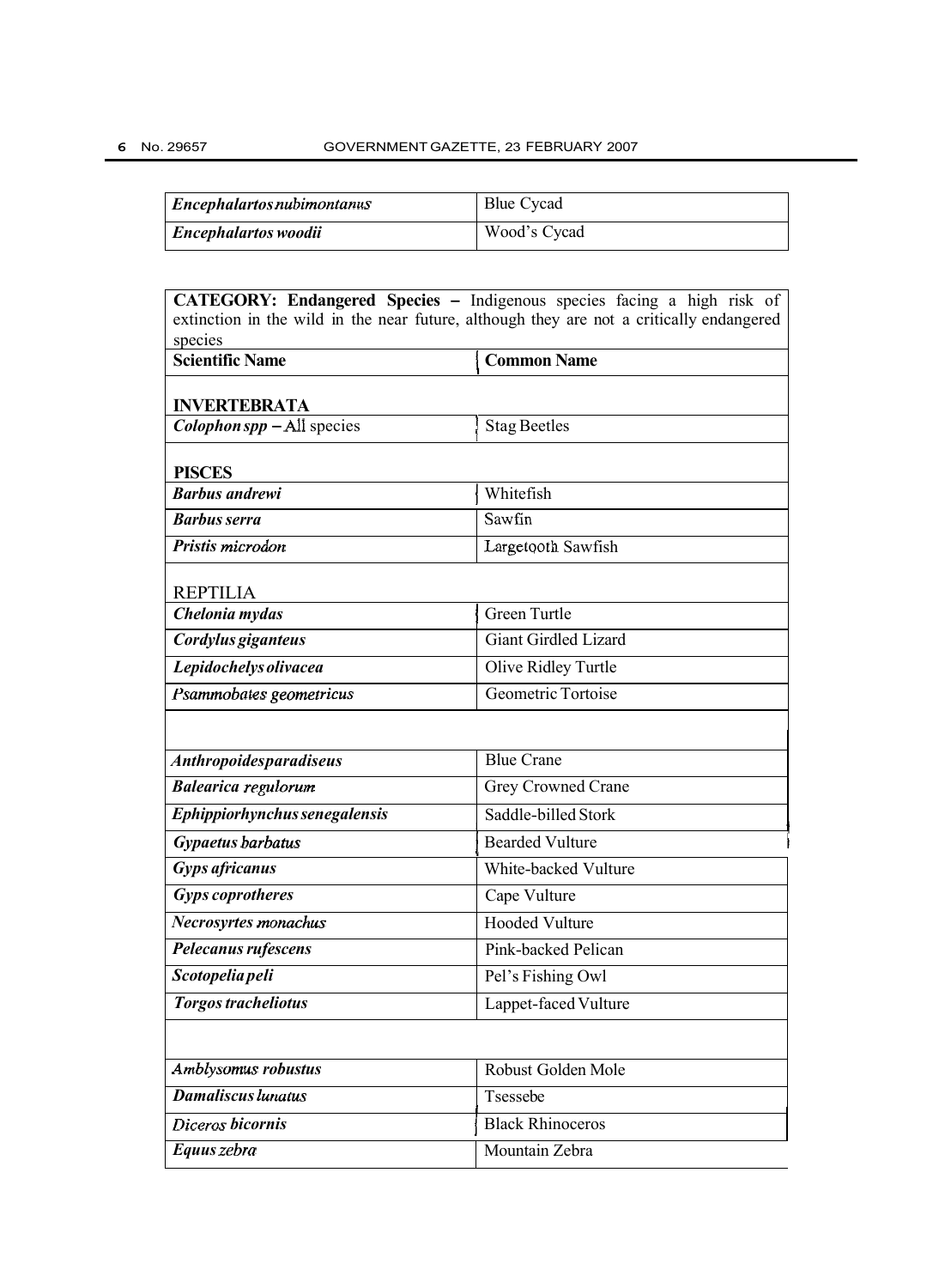| Lycaon pictus              | African Wild Dog         |
|----------------------------|--------------------------|
| Neamblysomus gunningi      | Gunning's Golden Mole    |
| Ourebia ourebi             | Oribi                    |
| Paraxerus palliates        | Red Squirrel             |
| Petrodromus tetradactylus  | Four-toed Elephant-shrew |
|                            |                          |
| Angraecum africae          | Tree Orchid              |
| Encephalartos arenarius    | Dune Cycad               |
| Encephalartos cupidus      | <b>Blyde River Cycad</b> |
| Encephalartos horridus     | Eastern Cape Blue Cycad  |
| Encephalartos laevifolius  | Kaapsehoop Cycad         |
| Encephalartos lebomboensis | Lebombo Cycad            |
| Encephalartos msinganus    | Msinga Cycad             |
| Jubaeopsis caffra          | <b>Pondoland Coconut</b> |
| Siphonochilus aethiopicus  | Wild Ginger              |
| Warburgia salutaris        | Pepper-bark Tree         |
| Newtonia hilderbrandi      | Lebombo Wattle           |

**CATEGORY: Vulnerable Species** - Indigenous species facing a high risk **of** extinction in the wild in the medium-term future, although they are not a critically endangered

| <b>Scientific Name</b>     | <b>Common Name</b>                |
|----------------------------|-----------------------------------|
|                            |                                   |
| Peripatopsis alba          | White Cave Velvet Worm            |
| <b>PISCES</b>              |                                   |
| Epinephelus andersoni      | Catface Rockcod                   |
| Labeobarbus capensis       | Clanwilliam Yellowfish            |
| Labeobarbus kimberleyensis | Vaal-Orange Largemouth Yellowfish |
| Myxus capensis             | <b>Freshwater Mullet</b>          |
| Oreochromis placidus       | Black Tilapia                     |
| Serranochromis meridianus  | Lowveld Largemouth                |
| A VES                      |                                   |
| Trigonoceps occipitalis    | White-headed Vulture              |
| Aquila rapax               | Tawny Eagle                       |
| Ardeotis kori              | Kori Bustard                      |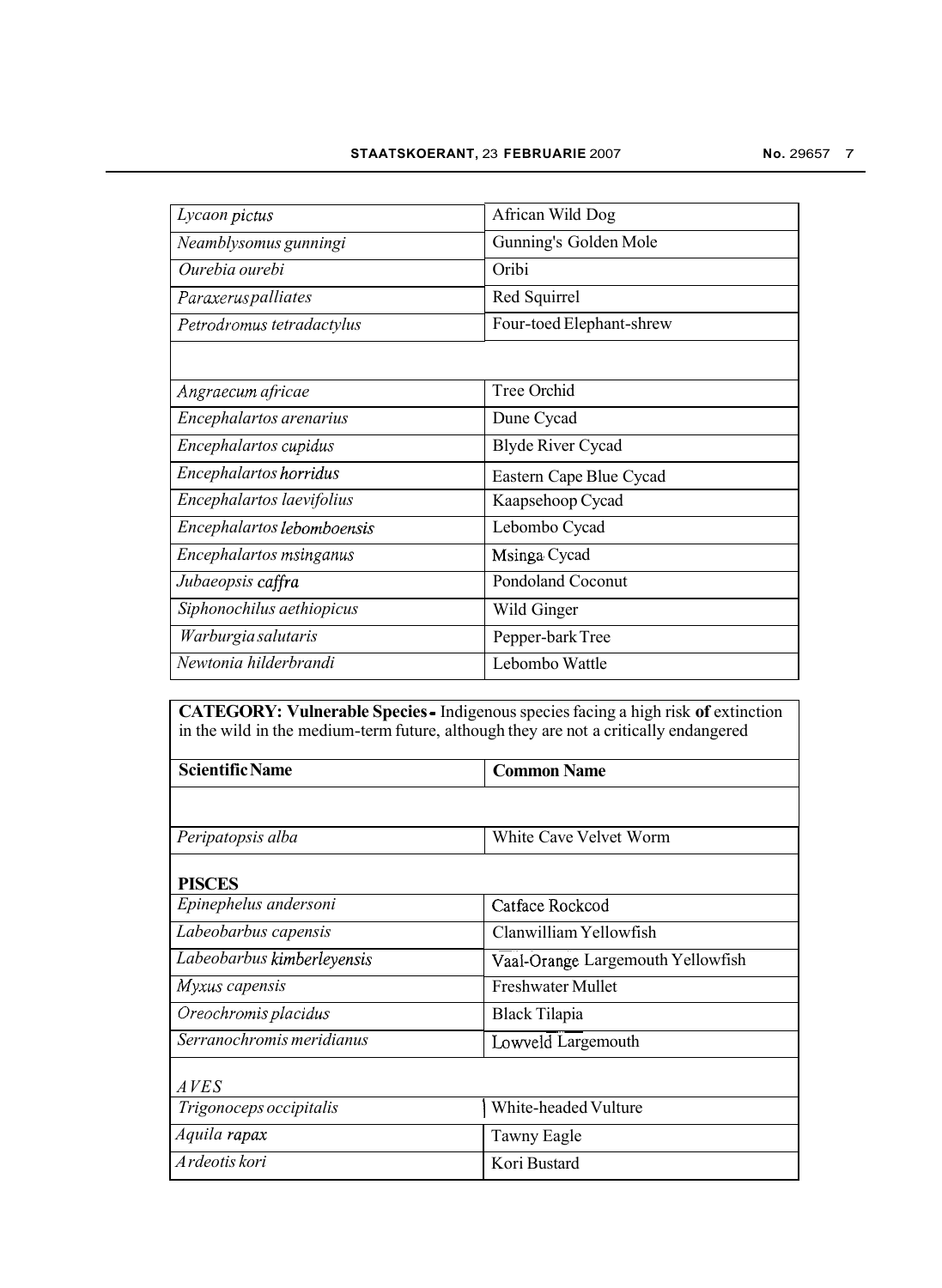| Ciconia nigra                 | <b>Black Stork</b>          |
|-------------------------------|-----------------------------|
| Circaetus fasciolatus         | Southern Banded Snake Eagle |
| Eupodotis caerulescens        | <b>Blue Korhaan</b>         |
| Falco fasciinucha             | Taita Falcon                |
| Falco naumanni                | <b>Lesser Kestrel</b>       |
| Falco peregrinus              | Peregrine Falcon            |
| Geronticus calvus             | <b>Bald Ibis</b>            |
| Neotis ludwigii               | Ludwig's Bustard            |
| Polemaetus bellicosus         | Martial Eagle               |
| Terathopius ecaudatus         | <b>Bateleur</b>             |
| Tyto capensis                 | Grass Owl                   |
| <b>MAMMALIA</b>               |                             |
| Acinonyx jubaths              | Cheetah                     |
|                               |                             |
| Chrysospalaxtrevelyani        | <b>Giant Golden Mole</b>    |
| Cricetomys gambianus          | <b>Giant Rat</b>            |
| Damaliscus pygargus pygargus  | <b>Bontebok</b>             |
| Dendrohyrax arboreus          | Tree Hyrax                  |
| Hippotragus equinus           | Roan Antelope               |
| Manis temminckii              | Pangolin                    |
| Neamblysomusjulianae          | Juliana's Golden Mole       |
| Neotragus moschatus           | Suni                        |
| Otomops martiensseni          | Large-eared Free-tailed Bat |
| Panthera leo                  | $L$ <sub>10</sub> $n$       |
| Panthera pardus               | Leopard                     |
| Philantomba monticola         | <b>Blue Duiker</b>          |
|                               |                             |
| Aloe albida                   | <b>Grass Aloe</b>           |
| Encephalartos eugene-maraisii | Waterberg Cycad             |
| Encephalartos ngoyanus        | Ngoye Dwarf Cycad           |
| Merwilla plumbea              | <b>Blue Squill</b>          |
| Zantedeschia jucunda          | Yellow Arum Lily            |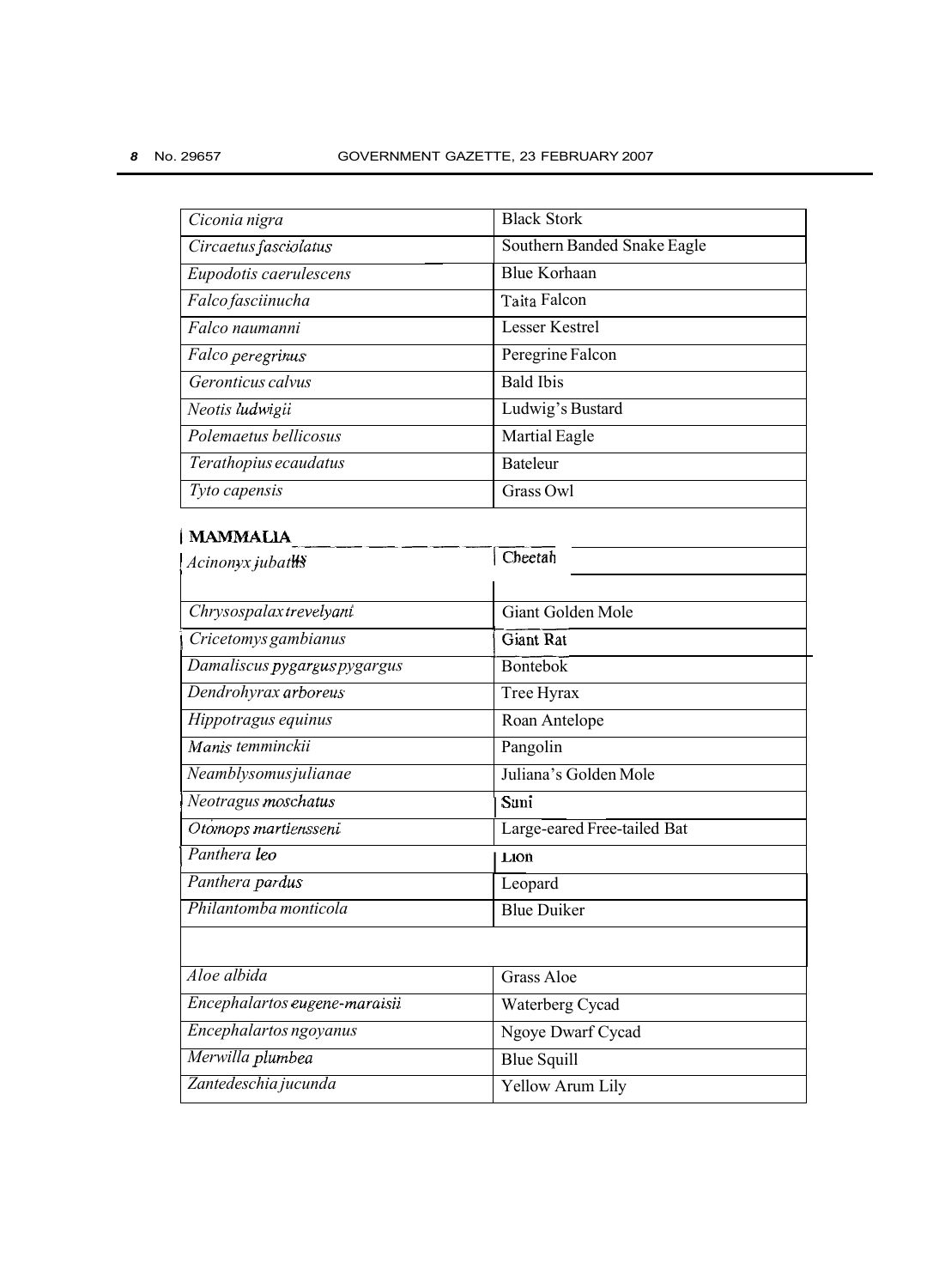| <b>CATEGORY: Protected Species - Indigenous species of high conservation value or</b><br>national importance that require national protection |                              |
|-----------------------------------------------------------------------------------------------------------------------------------------------|------------------------------|
| <b>Scientific Name</b>                                                                                                                        | <b>Common Name</b>           |
|                                                                                                                                               |                              |
| <b>INVERTEBRATA</b>                                                                                                                           |                              |
| Aloeides clarki                                                                                                                               | Coega Copper Butterfly       |
| Ceratogyrus spp - All species                                                                                                                 | Horned Baboon Spiders        |
| Echinodiscus bisperforatus                                                                                                                    | Pansy Shell                  |
| Dromica spp - All species                                                                                                                     | <b>Tiger Beetles</b>         |
| Graphipterus assimilis                                                                                                                        | <b>Velvet Ground Beetle</b>  |
| Hadogenes spp - All species                                                                                                                   | <b>Flat Rock Scorpions</b>   |
| Haliotis midae                                                                                                                                | South African Abalone        |
| Xarpactira spp - All species                                                                                                                  | Common Baboon Spiders        |
| Ichnestoma spp - All species                                                                                                                  | <b>Fruit Chafer Beetles</b>  |
| Manticora spp $-$ All species                                                                                                                 | <b>Monster Tiger Beetles</b> |
| Megacephala asperata                                                                                                                          | <b>Tiger Beetle</b>          |
| Megacephala regalis                                                                                                                           | <b>Tiger Beetle</b>          |
| Nigidius auriculatus                                                                                                                          | Stag Beetle                  |
| Oonotus adspersus                                                                                                                             | <b>Stag Beetle</b>           |
| Oonotus interioris                                                                                                                            | <b>Stag Beetle</b>           |
| Oonotus rex                                                                                                                                   | <b>Stag Beetle</b>           |
| Oonotus sericeus                                                                                                                              | <b>Stag Beetle</b>           |
| Opisthacanthus spp - All species                                                                                                              | Creeping Scorpions           |
| Opistophthalmus spp - All species                                                                                                             | <b>Burrowing Scorpions</b>   |
| Platychile pallida                                                                                                                            | <b>Tiger Beetle</b>          |
| Prosopocoilus petitclerci                                                                                                                     | <b>Stag Beetle</b>           |
| Prothyma guttipennis                                                                                                                          | <b>Tiger Beetle</b>          |
| Pterinochilus spp - All species                                                                                                               | Golden Baboon Spiders        |
| <b>AMPHIBIA</b>                                                                                                                               |                              |
| Pyxicephalus adspersus                                                                                                                        | <b>Giant Bullfrog</b>        |
| Pyxicephalus edulis                                                                                                                           | Afiican Bullfrog             |
| <b>PISCES</b>                                                                                                                                 |                              |
| Anchichoerops natalensis                                                                                                                      | Natal Wrasse                 |
| <b>Brycinus lateralis</b>                                                                                                                     | <b>Striped Robber</b>        |
| Carcharodon carcharius                                                                                                                        | <b>Great White Shark</b>     |
| Epinephelus lanceolatus                                                                                                                       | <b>Brindle Bass</b>          |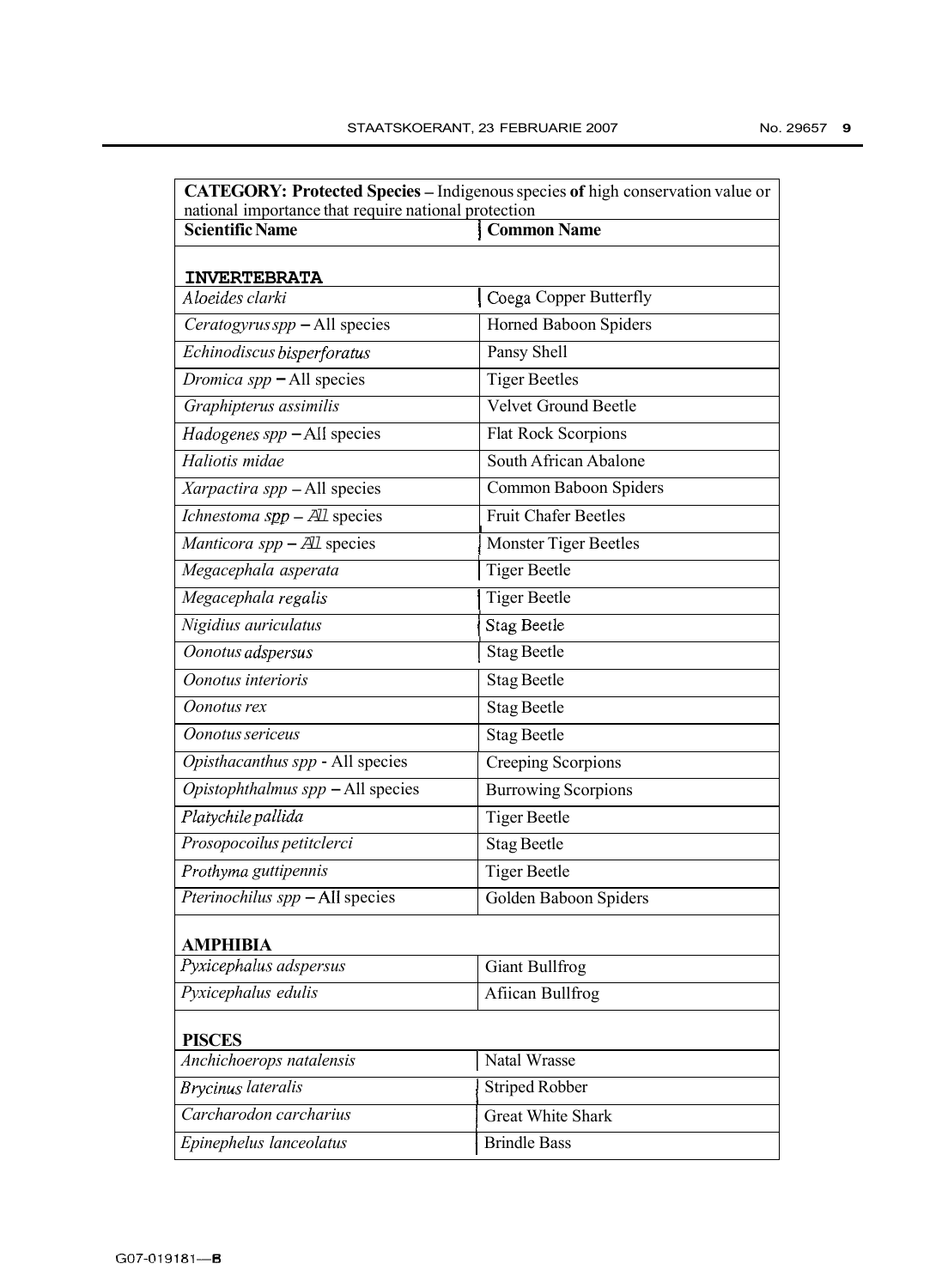| Epinephelus tukula         | Potato Bass                     |
|----------------------------|---------------------------------|
| Hydrocynus vittatus        | Tigerfish                       |
| Latimeria chalumnae        | Coelacanth                      |
| Lithognathus lithognathus  | <b>White Steenbras</b>          |
| Nothobranchius orthonotus  | Spotted Killifish               |
| Nothobranchius rachovii    | Rainbow Killifish               |
| Polysteganus undulosus     | Seventy-four Seabream           |
| Pristis zijsron            | Longcomb Sawfish                |
| Varicorhinusnelspruitensis | Incomati Chiselmouth            |
| REPTILIA                   |                                 |
| Bitis gabonica             | Gaboon Adder                    |
| Bitis schneideri           | Namaqua Dwarf Adder             |
| Bradypodion taeniabronchum | Smith's Dwarf Chameleon         |
| Cordylus cataphractus      | <b>Armidillo Girdled Lizard</b> |
| Crocodylus niloticus       | Nile crocodile                  |
| Python natalensis          | African Rock Python             |
| <b>AVES</b>                |                                 |
| Bucowus leadeateri         | Southern Ground-Hornbill        |
| Circus ranivorus           | <b>African Marsh Harrier</b>    |
| Neotis denhami             | Denham's Bustard                |
| Spheniscus demersus        | Jackass Penguin                 |
|                            |                                 |
|                            |                                 |
| Atelerix frontalis         | South African Hedgehog          |
| Ceratotherium simum        | White Rhinoceros                |
| Connochaetes gnou          | <b>Black Wildebeest</b>         |
| Crocuta crocuta            | Spotted Hyaena                  |
| Felis nigripes             | <b>Black-footed Cat</b>         |
| Parahyaena brunnea         | Brown Hyaena                    |
| Leptailurus serval         | Serval                          |
| Loxodonta africana         | African elephant                |
| Lutra maculicollis         | Spotted-necked Otter            |
| Mellivora capensis         | Honey Badger                    |
| Raphicerus sharpei         | Sharpe's Grysbok                |